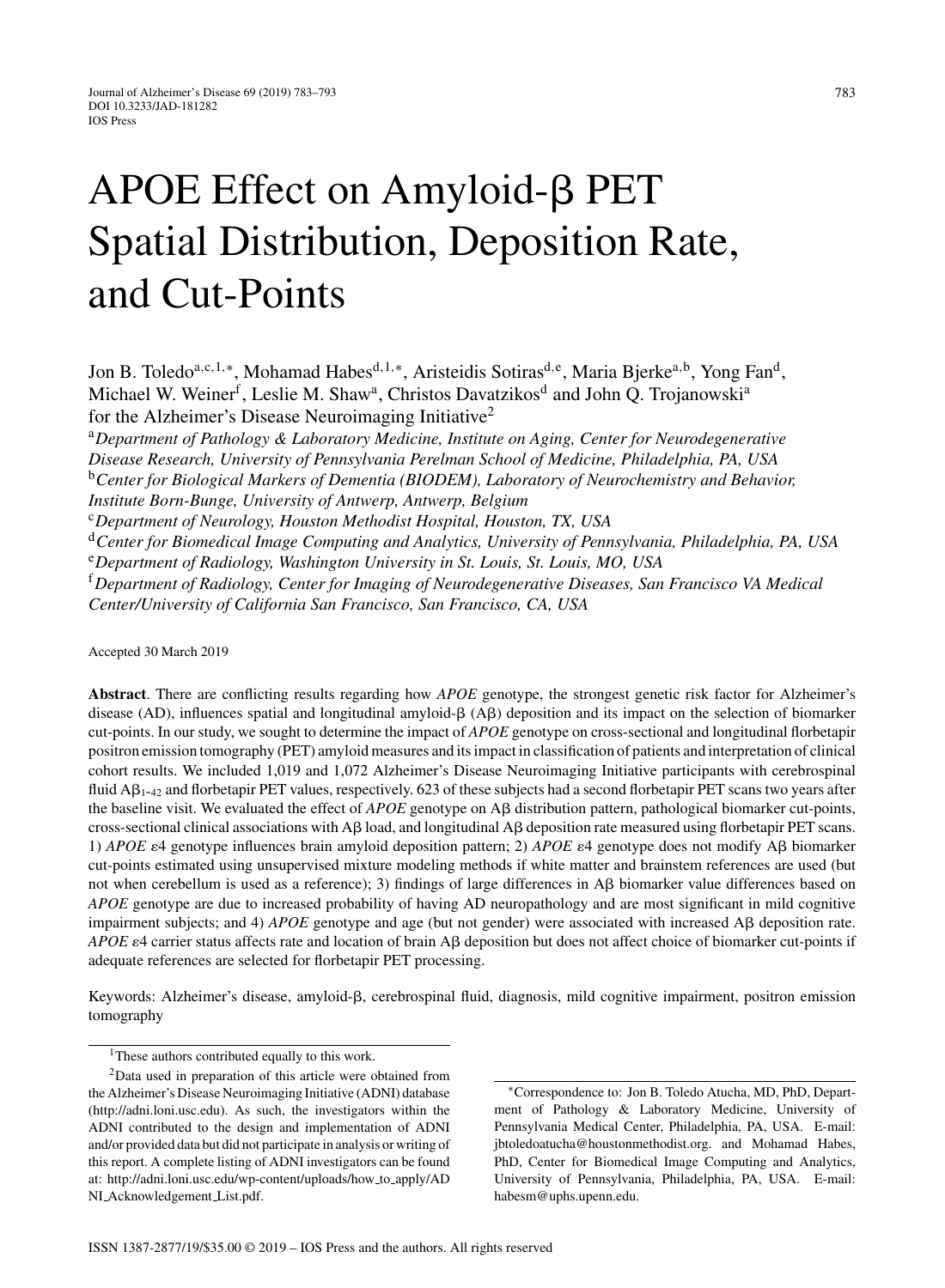## **INTRODUCTION**

The presence of the apolipoprotein E gene (*APOE*) 4 allele is considered to be the strongest sporadic genetic risk factor for Alzheimer's disease (AD). The presence of one or two *APOE*  $\varepsilon$ 4 allele copies leads to earlier amyloid- $\beta$  (A $\beta$ ) deposition as measured by cerebrospinal fluid (CSF) and positron emission tomography (PET)  $\overline{AB}$  biomarkers [1, 2], but not to brain structural changes in the preclinical disease phase [3]. In addition, CSF  $\mathbf{A}\beta_{1-42}$  decrease seems to precede an increase in  $\mathsf{AB}$  PET standardized uptake value ratio (SUVR) [4], although CSF and PET  $A\beta$ measures show a high agreement to classify healthy and cognitively impaired subjects based on amyloid pathology [5, 6].

Previous studies have reported that *APOE* genotype modifies the association between CSF  $\mathsf{A}\beta_{1-42}$ values and PET SUVRs in the same subjects [6, 7]. This could indicate that based on the *APOE* genotype brain amyloid deposition is captured differently by these two different  $\mathsf{A}\beta$  amyloid biomarkers. The gold standard to assess amyloid brain deposition is through neuropathology and several studies have shown that CSF  $\mathbf{A}\beta_{1-42}$  values [8] and  $\mathbf{A}\beta$  PET measures [9] are strongly correlated with brain amyloid deposits. However, there are no large studies with CSF and PET amyloid measures obtained at the same time, close to time of death, and with quantitative neuropathological brain amyloid deposition assessment.

In addition, even if the association between *APOE* genotype and AD risk has been consistently replicated, the results regarding its association with biomarker measures are conflicting. The results in clinically diagnosed AD subjects on the effects of  $APOE$  genotype on A $\beta$  PET burden [10–13] are inconsistent, and there is additional conflicting data on how *APOE*  $\varepsilon$ 4 carrier status affects the overall A $\beta$  burden and deposition in cognitively impaired subjects [11, 14–16]. Contradictory results could be related to sample selection, analytical methods, and the disease stage at which patients are recruited. Finally, there is limited evidence on spatial differences in  $APOE$ -related  $\mathsf{AB}$  PET distribution patterns, based on small samples of clinically diagnosed AD subjects [12, 13]. For all of the analyses, it is important to account for age in the model of biomarker changes, since age is the strongest demographic AD risk factor. This important adjustment for dementia biomarker research would call for studies with larger sample sizes and detailed imaging as well as genotyping approaches.

Table 1 Demographics of the sample

|                                      | Participants        |
|--------------------------------------|---------------------|
|                                      | $(n=1,396)$         |
| CSF A $\beta_{1-42}$ (%)             | 73.0%               |
| PET scan $(\% )$                     | 76.8%               |
| Age at baseline $(v)^a$              | 73.3(7.2)           |
| Gender (% male)                      | 55.4%               |
| Diagnosis                            | 330 CN no SMC       |
|                                      | 103 SMC             |
|                                      | 667 MCI             |
|                                      | 296 AD              |
| APOE $\varepsilon$ 4 carriers (%)    | 54.9%               |
| $AV-45$ Average $CBb$                | $1.25(1.13 - 1.51)$ |
| $AV-45$ Average $WM^b$               | $0.71(0.65 - 0.84)$ |
| AV-45 Summary CB <sup>b</sup>        | $1.13(1.01-1.39)$   |
| AV-45 Summary Compositeb             | $0.80(0.71-0.99)$   |
| $A\beta_{1-42}$ (pg/mL) <sup>b</sup> | 157.5 (130.0-220.0) |
|                                      |                     |

AD, Alzheimer disease; CB, cerebellum; CN, cognitively normal; CSF, cerebrospinal fluid; Coef., coefficient; MCI, mild cognitive impairment; SE, standard deviation; WM, white matter.

Based on the described conflicting results, we aimed to investigate in a large biomarker cohort with longitudinal CSF and PET  $\mathsf{AB}$  biomarkers measurements if  $APOE$  genotype differentially affects: 1)  $\mathbf{A}\boldsymbol{\beta}$ spatial distribution patterns,  $2)$  A $\beta$  biomarker cutpoints,  $3$ ) A $\beta$  burden in the different clinically defined groups, and 4)  $\text{AB}$  PET deposition rate.

#### **MATERIAL AND METHODS**

#### *Subjects*

1,396 Alzheimer's Disease Neuroimaging Initiative (ADNI) participants with CSF  $\mathbf{A}\beta_{1-42}$  ( $n = 1,019$ ) and/or florbetapir PET scans  $(n=1,072)$  were included in this study (Table 1). Cognitively normal (CN) subjects with and without subjective memory complaints were analyzed together in the same group. A diagnosis of mild cognitive impairment (MCI) and AD was established as previously described [17]. Data was downloaded August 2015. The ADNI has been extensively reviewed elsewhere [18] (<http://www.adni-info.org> and Supplementary Methods).

# *Standard protocol approvals, registrations, and patient consents*

Protocols were submitted to Institutional Review Boards for each participating location and their written unconditional approval obtained and submitted to Regulatory Affairs at the ADNI Coordinating Center (ADNI-CC) prior to commencement of the study.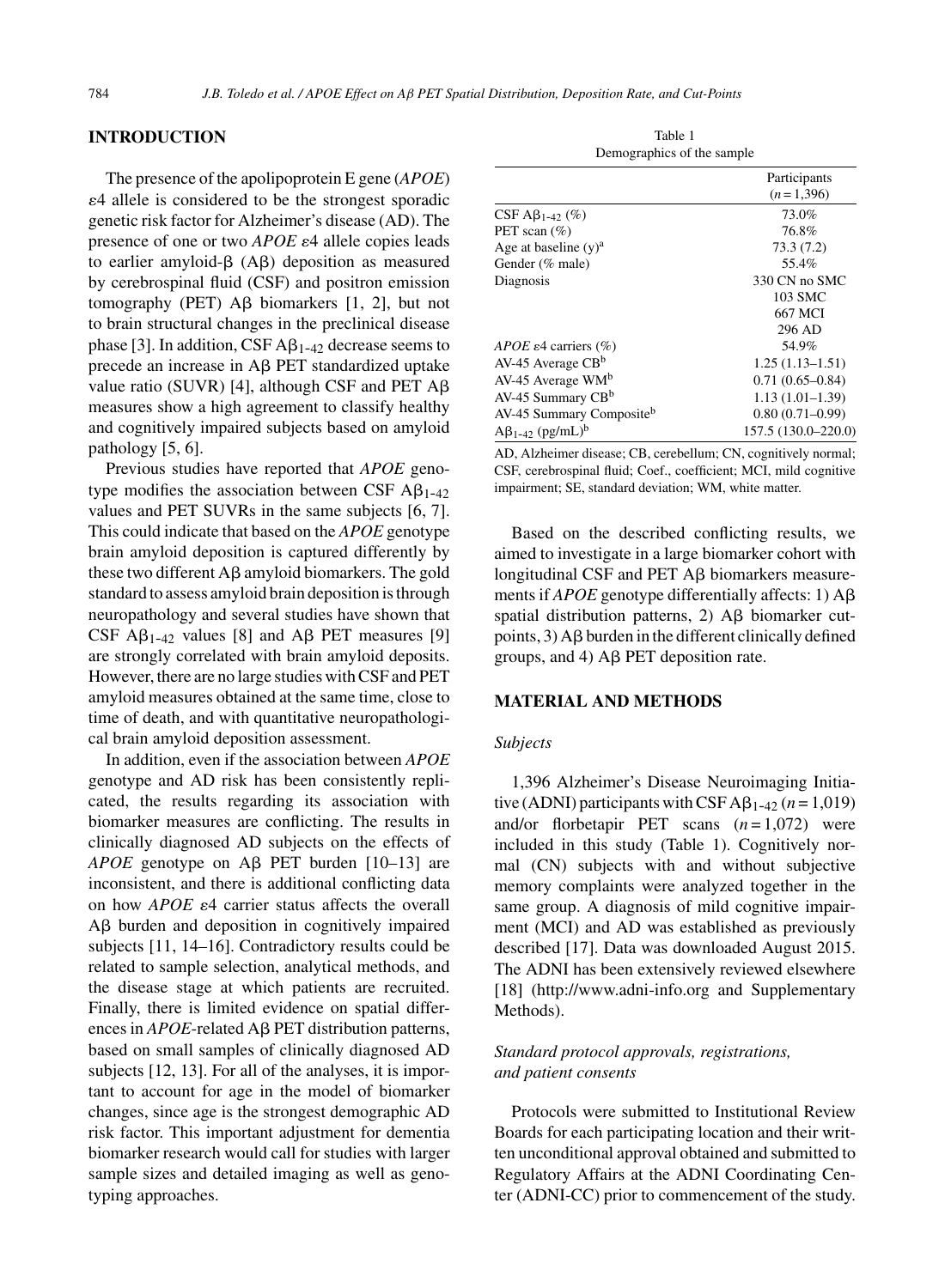Written informed consent for the study was obtained from all subjects and/or authorized representatives.

#### *CSF collection and A*β1*-*<sup>42</sup> *measurement*

CSF samples were processed as previously described [19] (<http://www.adni-info.org/> and Supplementary Methods).  $A\beta_{1-42}$ , was measured using the multiplex xMAP Luminex platform (Luminex Corp, Austin, TX) with Innogenetics (INNO-BIA AlzBio3; Ghent, Belgium; for research use–only reagents) immunoassay kit–based reagents.

## *Florbetapir PET scans processing*

As previously described [6], we included florbetapir adjusted SUVRs developed in two different laboratories, i.e., the University of Utah (UU) and the University of California (UC) Berkeley.

The UU laboratory processed images using 3-dimensional stereotactic surface projections computed using Neurostat [20]. PET scans were downloaded from LONI using the post-processed group 4 images, i.e., coregistered and averaged frames, standardized image orientation and voxel size, and uniform resolution smoothed to 8 mm. Neurostat aligned the brain images along the AC-PC line and non-linearly warped the image into standard Talairach space. Longitudinal scans, for each subject, were coregistered to the baseline scan and a multi-step normalization was used to create a mean template. A peak pixel template was created from the mean template and applied to intra-subject serial scans to produce surface projection maps, SSPs. Neurostat pre-defined brain regions in Talairach space were used to calculate the ROI regional values based on the SSP maps. Florbetapir images were normalized using both cerebellar and white matter (WM) values. Neurostat automatically defined the averaged cerebellar value. WM values were determined by sampling pixels from the amyloid image, in Talairach-space, starting at a much greater depth, thus bypassing the cortical ribbon. The Neurostat generated global value was used for the whole brain WM value. Averaged regional values from medial and lateral frontal, temporal and parietal cortices were normalized either using the cerebellum (CB) or WM as reference regions, to obtain the average CB and WM measures, respectively.

UC Berkeley laboratory used SPM5 software to co-register the florbetapir PET scans with the corresponding MRI scans, that previously were segmented

and parcellated with Freesurfer (v 4.5) as described [21]. Fully pre-processed format (series description in LONI Advanced Search: "AV45 Coreg, Avg, Std Img and Vox Siz, Uniform Resolution") were downloaded. Each subject's first florbetapir image was coregistered using SPM5 to that subject's MRI image (series description: ADNI 1scans \*N3;\* and ADNI GO/2 scans \*N3\*) that was closest in time to the florbetapir scan. Freesurfer processing was carried out to skull-strip, segment, and delineate cortical and subcortical regions in all MRI scans. The UC Berkeley laboratory estimated florbetapir means from grey matter in subregions were extracted within 4 large regions (frontal, anterior/posterior cingulate, lateral parietal, lateral temporal) [22]. Conventional (nonweighted) average of whole CB was selected as reference for the summary CB measure. Means from three Freesurfer-defined reference regions (whole CB, brainstem/pons, and eroded subcortical WM) were selected as reference for the summary composite measure. In addition, uptake values for 19 regions of interest (ROIs) in each brain hemispheres were estimated using Freesurfer software defined areas [23], and normalized using whole CB and composite reference.

623 and 621 participants had a second scan processed after a two-year follow-up at the UU and UC Berkeley laboratories, respectively.

#### *Statistical analysis*

Cut-points were estimated using an unsupervised mixture modeling approach that empirically estimates the presence of different populations in the data [6, 24]. To compare the cut-points between the *APOE*  $\varepsilon$ 4 carrier and non-carrier groups, we calculated 1,000 bootstrapped samples with replacement for each *APOE* group and calculated the cut-point in each of the 1,000 bootstrapped samples. Linear regression models were applied to analyze associations with quantitative variables, as was the case of the comparison of amyloid burden in the different ROIs. Power transformations were applied as needed to normalize data distributions. A squared SUVR term was included to account for the nonlinear rate of amyloid deposition. False discovery rate (FDR) Benjamini-Hochberg correction was applied when multiple non hypothesis-based comparisons were performed. Results were considered significant if two-tailed *p*-values were  $\leq$ 0.05. Analyses were performed using R v. 3.2.2.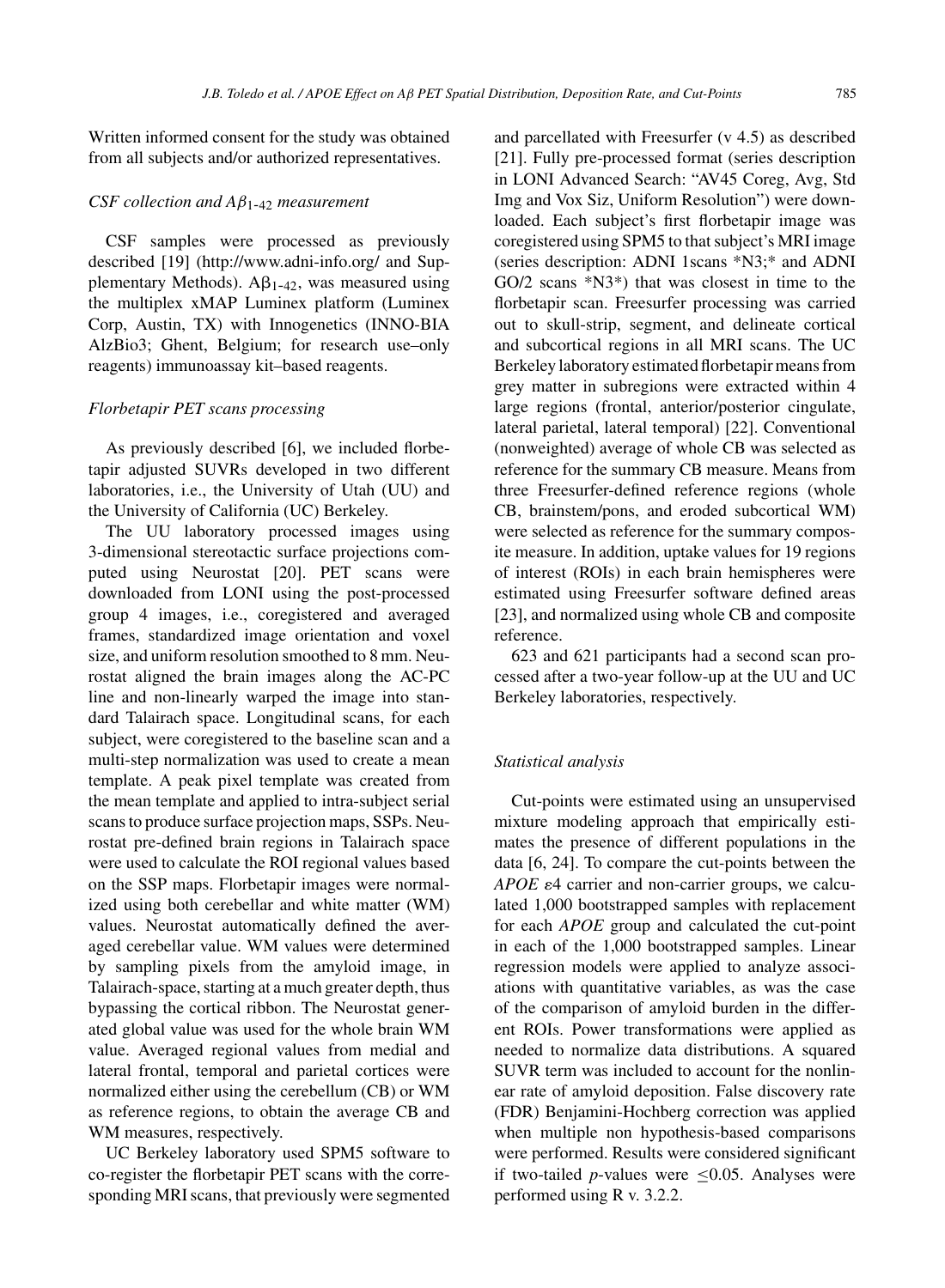## **RESULTS**

# *Florbetapir PET deposition patterns based on APOE genotype*

*APOE*  $\varepsilon$ 4 carriers showed higher amyloid burden in all studied PET ROIs compared to non-carriers in analyses adjusted for age and clinical diagnosis  $(p<0.0001$  for all areas). However, when adjusting for total amyloid burden instead of clinical diagnosis,  $APOE \varepsilon$ 4 non-carriers showed higher adjusted SUVRs for both CB and composite summary in two of the three parietal lobe regions compared to *APOE* 4 carriers who showed higher adjusted SUVRs in anterior cingulate and frontal regions (Table 2).

# *Unbiased evaluation of A*β *biomarker cut-points based on APOE genotype*

The distribution of the 1,000 calculated CSF  $A\beta_{1-42}$  and florbetapir PET cut-points overlapped between  $APOE$   $\varepsilon$ 4 carriers and non-carriers for the  $CSF$  A $\beta_{1-42}$  values and the PET SUVRs when using WM and brainstem as references (average WM and summary composite) (Supplementary Figure 1), which lead to insignificant differences in cut-point values (<0.6%) between genotypes and less than 0.4% of the subjects were reclassified (Supplementary Table 1). Conversely, cut-points for PET indices

with CB as reference (average CB and summary CB) showed a non-overlapping distribution, differing 3.2–7.9% based on  $APOE \varepsilon 4$  carrier status, which led to a reclassification of 2.5 to 5.6% of the participants.

# *Cross-sectional associations of A*β *biomarker measures*

Figure 1A and B depicts the distribution of CSF  $A\beta_{1-42}$  and the summary composite SUVR values in the complete cohort as well as stratified by *APOE* 4 carrier status (Supplementary Figure 2 shows all biomarkers). Most of the  $\mathsf{A}\mathsf{B}$  biomarker measures showed bimodal distributions for the three groups, although the frequencies, depicted by the height of the peaks, were reversed in  $APOE \varepsilon 4$  carrier versus non-carrier groups. When further stratified by clinical diagnosis (Fig. 1C-H), subjects diagnosed as MCI and AD had more pathological  $\text{A}\beta$  biomarker values and presented a higher peak in the pathological range (higher for PET adjusted SUVRs and lower for  $CSF A<sub>1-42</sub>$  values) than CN participants indicating an increase of amyloid biomarker positivity across diagnostic categories.

In a multivariate model, we evaluated the association between different  $APOE$  genotypes and  $A\beta$ biomarker values (Table 3). Overall the presence of one or more  $\varepsilon$ 4 alleles was associated with increased  $\text{A}\beta$  burden and the  $\varepsilon$ 2 allele was only associated with

|--|

Differences in florbetapir PET adjusted SUVRs based on *APOE*  $\varepsilon$ 4 in models adjusted for total amyloid load. Positive coefficients indicate higher amyloid burden in  $e4$  carriers, whereas negative coefficients represent higher amyloid burden in  $e4$  non-carriers

|                              | Whole cerebellum<br>normalized ROIs |                  | Composite reference<br>normalized ROIs |          |  |
|------------------------------|-------------------------------------|------------------|----------------------------------------|----------|--|
|                              | Coefficient                         | $\boldsymbol{p}$ | Coefficient                            | p        |  |
| Rostral anterior cingulate   | 0.029                               | < 0.0001         | 0.027                                  | < 0.0001 |  |
| Medial Orbitofrontal region  | 0.023                               | < 0.0001         | 0.019                                  | < 0.0001 |  |
| Caudal anterior cingulate    | 0.014                               | 0.014            | 0.019                                  | < 0.0001 |  |
| Superior parietal lobe       | $-0.013$                            | 0.021            | $-0.015$                               | 0.0009   |  |
| Rostral middle frontal       | 0.019                               | < 0.0001         | 0.012                                  | 0.0014   |  |
| Supramarginal gyrus          | $-0.011$                            | 0.0014           | $-0.009$                               | 0.0031   |  |
| Inferior parietal gyrus      | $-0.005$                            | 0.38             | $-0.009$                               | 0.031    |  |
| Superior frontal gyrus       | 0.009                               | 0.019            | 0.006                                  | 0.036    |  |
| Middle temporal region       | 0.000                               | 0.96             | $-0.006$                               | 0.12     |  |
| Lateral orbitofrontal region | 0.003                               | 0.73             | 0.006                                  | 0.16     |  |
| Pars orbitalis               | $-0.001$                            | 0.96             | $-0.005$                               | 0.54     |  |
| Isthmus cingulate            | 0.001                               | 0.96             | 0.003                                  | 0.54     |  |
| Pars triangularis            | $-0.004$                            | 0.42             | $-0.002$                               | 0.71     |  |
| Pars opercularis             | $-0.006$                            | 0.18             | $-0.002$                               | 0.76     |  |
| Caudal middle frontal lobe   | $-0.001$                            | 0.93             | $-0.001$                               | 0.81     |  |
| Superior temporal gyrus      | 0.002                               | 0.73             | 0.001                                  | 0.81     |  |
| Precuneus                    | 0.003                               | 0.72             | $-0.001$                               | 0.81     |  |
| Frontal pole                 | 0.011                               | 0.29             | $-0.002$                               | 0.81     |  |
| Posterior cingulate          | $-0.002$                            | 0.89             | 0.0003                                 | 0.94     |  |

Adjusted for multiple comparisons using False discovery rate (FDR) Benjamini-Hochberg correction.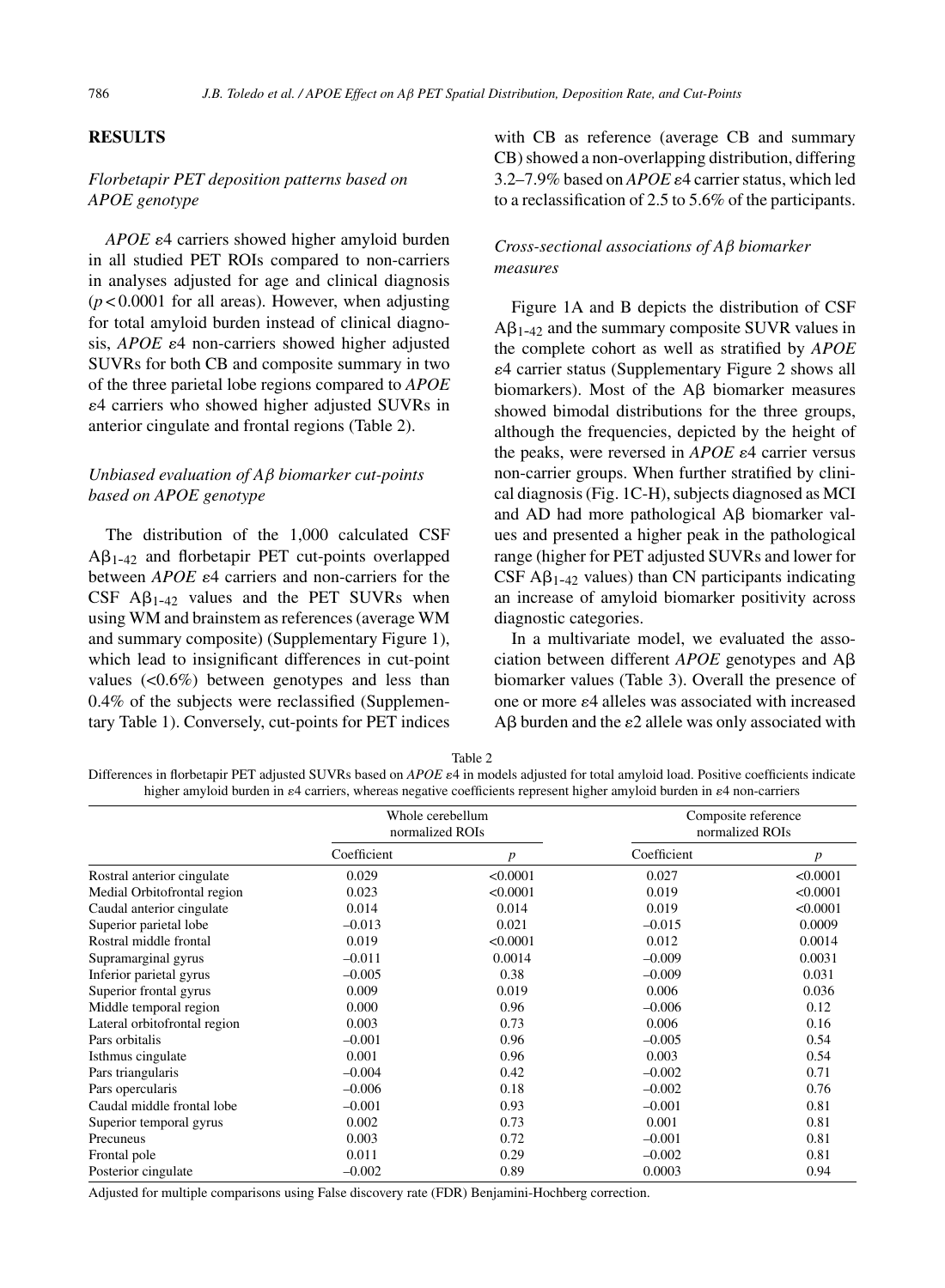

Fig. 1. Cross-sectional A $\beta$  biomarker values. Density distribution of A $\beta$  amyloid biomarker values in the whole cohort (red) and stratified by *APOE*  $\varepsilon$ 4 carrier status (green for non-carriers and blue for carriers) for the summary composite florbetapir (A) and CSF A $\beta$ <sub>1-42</sub> values (B). Distribution of summary composite florbetapir and CSF CSF  $\mathbf{A}\mathbf{\beta}_{1-42}$  values in the different clinical groups in the different clinical groups (C-H). The vertical red line represents the cut-point estimated using the whole sample. CB, cerebellum; CSF, cerebrospinal fluid; WM, white matter.

a lower amyloid burden in the absence of the  $\varepsilon$ 4 allele. An interaction with clinical diagnosis was observed only in the  $APOE$   $\varepsilon$ 4 carrier/non-carrier model (Supplementary Table 2). Interestingly, AD *APOE* 4 non-carriers showed a bimodal distribution of CSF and PET  $\overrightarrow{AB}$  values that was not present in *APOE*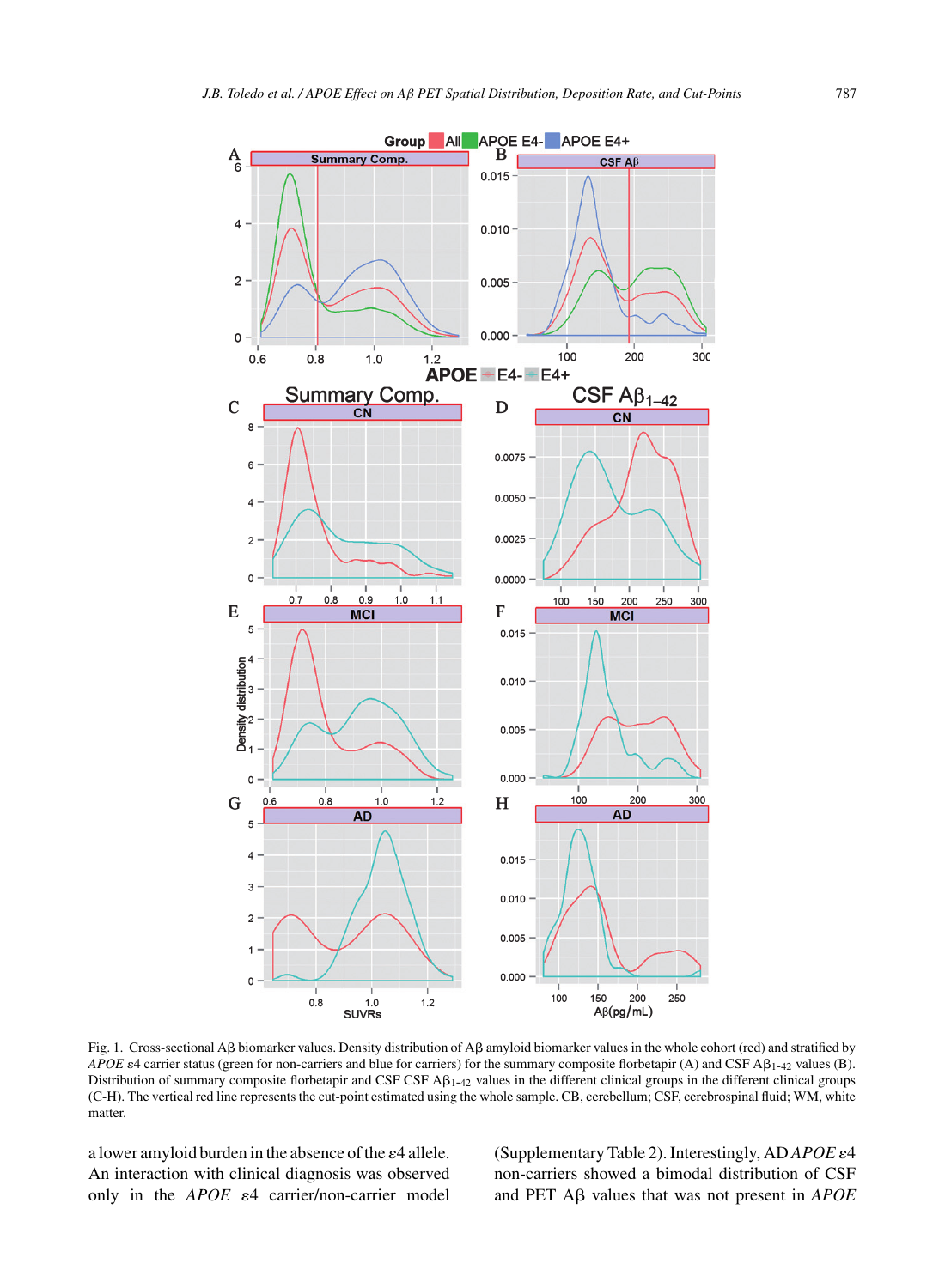|                                                              |            |                  |            |                  | Cross-sectional associations with PET SUVR values |                  |               |                  |                                       |                  |
|--------------------------------------------------------------|------------|------------------|------------|------------------|---------------------------------------------------|------------------|---------------|------------------|---------------------------------------|------------------|
|                                                              | Average CB |                  | Average WM |                  | Summary CB                                        |                  | Summary Comp. |                  | $\overline{\text{CSF A}}\beta_{1-42}$ |                  |
|                                                              | Coef. (SE) | $\boldsymbol{p}$ | Coef. (SE) | $\boldsymbol{p}$ | Coef. (SE)                                        | $\boldsymbol{p}$ | Coef. (SE)    | $\boldsymbol{p}$ | Coef. (SE)                            | $\boldsymbol{p}$ |
| Age                                                          | 0.032      | < 0.0001         | 0.060      | < 0.0001         | 0.027                                             | < 0.0001         | 0.037         | < 0.0001         | $-0.007$                              | < 0.0001         |
| (10 y)                                                       | (0.005)    |                  | (0.006)    |                  | (0.005)                                           |                  | (0.007)       |                  | (0.001)                               |                  |
| Gender (Female)                                              | 0.014      | 0.069            | 0.023      | 0.009            | 0.027                                             | 0.0009           | 0.047         | < 0.0001         | 0.0009                                | 0.96             |
|                                                              | (0.008)    |                  | (0.009)    |                  | (0.008)                                           |                  | (0.010)       |                  | (0.019)                               |                  |
| MCI                                                          | 0.042      | < 0.0001         | 0.080      | < 0.0001         | 0.056                                             | < 0.0001         | 0.086         | < 0.0001         | $-0.12$                               | < 0.0001         |
|                                                              | (0.009)    |                  | (0.010)    |                  | (0.009)                                           |                  | (0.011)       |                  | (0.021)                               |                  |
| AD                                                           | 0.11       | < 0.0001         | 0.20       | < 0.0001         | 0.13                                              | < 0.0001         | 0.21          | < 0.0001         | $-0.26$                               | < 0.0001         |
|                                                              | (0.014)    |                  | (0.013)    |                  | (0.012)                                           |                  | (0.015)       |                  | (0.030)                               |                  |
| APOE $\epsilon$ 2/ $\epsilon$ 2 & $\epsilon$ 2/ $\epsilon$ 3 | $-0.022$   | 0.12             | $-0.046$   | 0.004            | $-0.02$                                           | 0.12             | $-0.05$       | 0.006            | 0.088                                 | 0.012            |
|                                                              | (0.014)    |                  | (0.016)    |                  | (0.015)                                           |                  | (0.019)       |                  | (0.035)                               |                  |
| $APOE$ $\varepsilon$ 2/ $\varepsilon$ 4                      | 0.11       | < 0.0001         | 0.11       | 0.0006           | 0.12                                              | 0.0001           | 0.14          | 0.0001           | $-0.20$                               | 0.013            |
|                                                              | (0.03)     |                  | (0.032)    |                  | (0.03)                                            |                  | (0.037)       |                  | (0.083)                               |                  |
| $APOE$ $\varepsilon$ 3/ $\varepsilon$ 4                      | 0.092      | < 0.0001         | 0.12       | < 0.0001         | 0.11                                              | < 0.0001         | 0.14          | < 0.0001         | $-0.22$                               | < 0.0001         |
|                                                              | (0.009)    |                  | (0.001)    |                  | (0.009)                                           |                  | (0.011)       |                  | (0.022)                               |                  |
| $APOE$ $\varepsilon$ 4/ $\varepsilon$ 4                      | 0.11       | < 0.0001         | 0.18       | < 0.0001         | 0.15                                              | < 0.0001         | 0.22          | < 0.0001         | $-0.43$                               | < 0.0001         |
|                                                              | (0.014)    |                  | (0.016)    |                  | (0.015)                                           |                  | (0.019)       |                  | (0.035)                               |                  |
|                                                              |            |                  |            |                  | Longitudinal associations with PET SUVR values    |                  |               |                  |                                       |                  |
|                                                              | Average CB |                  | Average WM |                  | Summary CB                                        |                  | Summary comp. |                  |                                       |                  |
|                                                              | Coef. (SE) | $\boldsymbol{p}$ | Coef. (SE) | $\boldsymbol{p}$ | Coef. (SE)                                        | $\boldsymbol{p}$ | Coef. (SE)    | $\boldsymbol{p}$ |                                       |                  |
| Age                                                          | 0.0009     | 0.75             | 0.0015     | 0.026            | 0.002                                             | 0.38             | 0.0002        | 0.02             |                                       |                  |
| (10 y)                                                       | (0.003)    |                  | (0.0007)   |                  | (0.002)                                           |                  | (0.00008)     |                  |                                       |                  |
| Gender (Female)                                              | $-0.0007$  | 0.86             | 0.0005     | 0.61             | 0.0006                                            | 083              | 0.0007        | 0.53             |                                       |                  |
|                                                              | (0.004)    |                  | (0.0009)   |                  | (0.003)                                           |                  | (0.001)       |                  |                                       |                  |
| <b>Baseline SUVR</b>                                         | 0.18       | 0.036            | 0.20       | 0.019            | 0.23                                              | 0.002            | 0.38          | < 0.0001         |                                       |                  |
|                                                              | (0.086)    |                  | (0.084)    |                  | (0.075)                                           |                  | (0.053)       |                  |                                       |                  |
| Baseline SUVR^2                                              | $-0.077$   | 0.011            | $-0.13$    | 0.017            | $-0.10$                                           | 0.0009           | $-0.21$       | < 0.0001         |                                       |                  |
|                                                              | (0.030)    |                  | (0.055)    |                  | (0.029)                                           |                  | (0.030)       |                  |                                       |                  |
| APOE $\epsilon$ 2/ $\epsilon$ 2 & $\epsilon$ 2/ $\epsilon$ 3 | $-0.002$   | 0.75             | $-0.002$   | 0.26             | $-0.004$                                          | 0.46             | $-0.002$      | 0.36             |                                       |                  |
|                                                              | (0.007)    |                  | (0.002)    |                  | (0.005)                                           |                  | (0.002)       |                  |                                       |                  |
| $APOE$ $\varepsilon$ 2/ $\varepsilon$ 4                      | $-0.0009$  | 0.95             | 0.004      | 0.27             | $-0.04$                                           | 0.73             | $-0.002$      | 0.60             |                                       |                  |
|                                                              | (0.015)    |                  | (0.004)    |                  | (0.012)                                           |                  | (0.004)       |                  |                                       |                  |
| $APOE$ $\varepsilon$ 3/ $\varepsilon$ 4                      | 0.011      | 0.017            | 0.004      | 0.0005           | 0.006                                             | 0.11             | 0.003         | 0.035            |                                       |                  |
|                                                              | (0.005)    |                  | (0.001)    |                  | (0.004)                                           |                  | (0.001)       |                  |                                       |                  |
| $APOE \varepsilon 4/\varepsilon 4$                           | 0.024      | 0.002            | 0.004      | 0.0499           | 0.015                                             | 0.014            | 0.005         | 0.020            |                                       |                  |
|                                                              | (0.008)    |                  | (0.002)    |                  | (0.006)                                           |                  | (0.002)       |                  |                                       |                  |

Table 3 Association with cross-sectional and longitudinal PET SUVR values

AD, Alzheimer disease; CB, cerebellum; CSF, cerebrospinal fluid; Coef., coefficient; MCI, mild cognitive impairment; SE, standard deviation; SE, standard deviation; SUVR, standardized uptake value ratios; WM, white matter. Transformations differed in the different models.

4 carriers, while MCI subjects showed different frequencies of the bimodal distribution peaks based on *APOE*  $\varepsilon$ 4 carrier status (Fig. 1C-H). Older age and female gender were also associated with pathological Aβ biomarker values.

## *Longitudinal A*β *burden changes associated with APOE*

The baseline PET SUVRs plotted as a function of yearly changes showed the characteristic inverted "u" shape (Fig. 2). We observed that  $APOE \varepsilon 4$  carriers (one or two copies) showed a statistically significant upward shift of the values in three of the four analyses indicating that this group has a faster  $\text{A}\beta$  deposition rate compared to  $APOE$   $\varepsilon$ 4 non-carriers when

accounting for baseline biomarker values (Table 3), whereas the was no significant effect for the  $\varepsilon$ 2 allele. Gender was not associated with longitudinal florbetapir PET changes in any of the analyses, whereas age was associated with increased deposition rates for measures that included WM as a reference.

## **DISCUSSION**

In this study, we found that  $1)$  *APOE*  $\varepsilon$ 4 influences brain amyloid deposition pattern, 2) *APOE*  $\varepsilon$ 4 does not modify  $A\beta$  biomarker cut-points estimated using unsupervised mixture modeling methods when WM and brainstem were included as references, 3) large differences in A<sub>B</sub> biomarker values based on *APOE* genotype are due to increased probability of having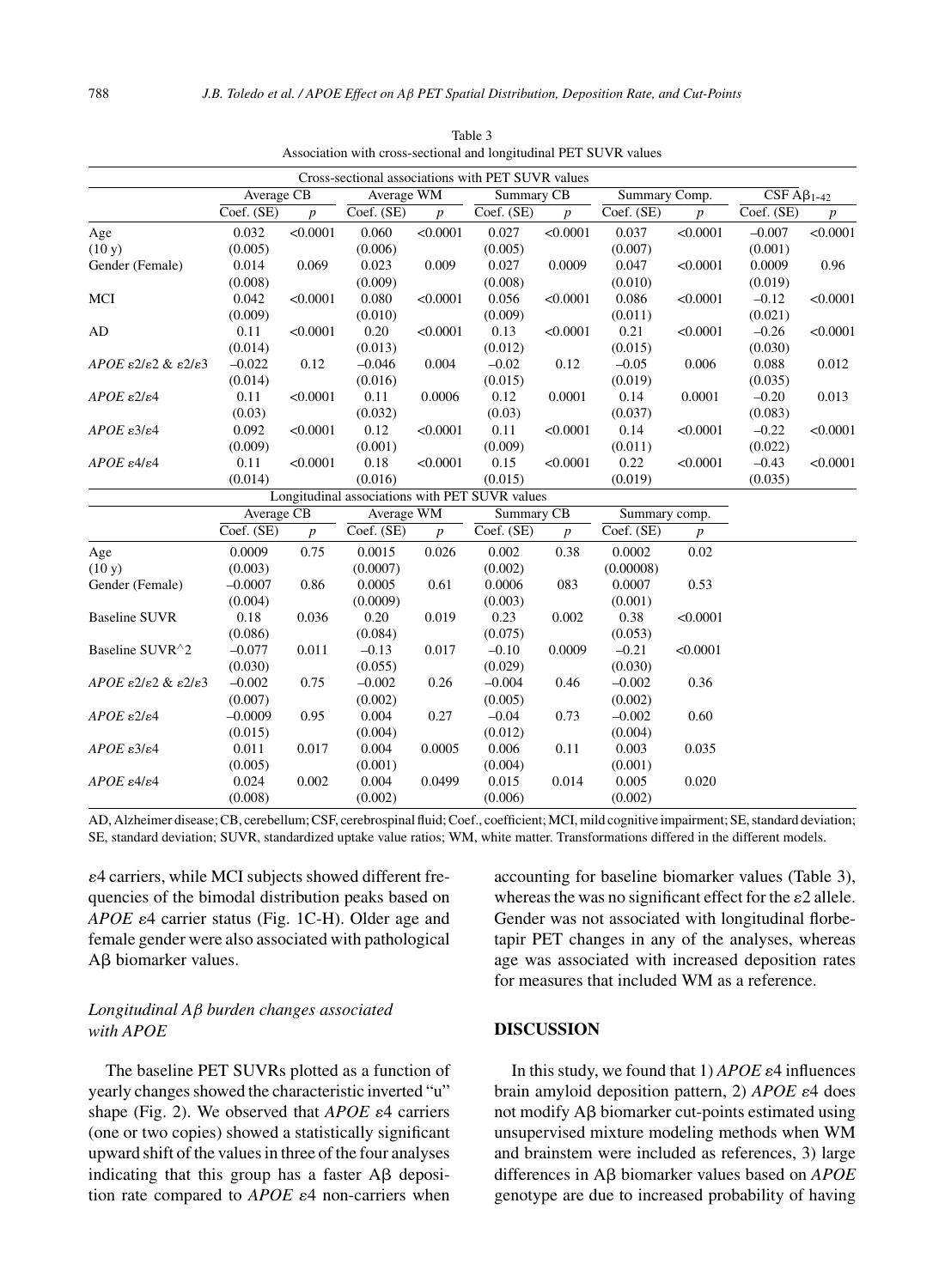

Fig. 2. Longitudinal Aß biomarker deposition. Baseline PET SUVR values (x-axis) versus longitudinal PET SUVR changes (y-axis) based on *APOE* genotype. Bl, baseline; CB, cerebellum; CSF, cerebrospinal fluid; SUVR, standardized uptake value ratio; WM, white matter.

AD neuropathology and are most significant in MCI subjects and 4)  $APOE \varepsilon$ 4 and age (but not gender) were associated with  $\text{A}\beta$  deposition rate.

#### *A*β *distribution patterns*

Different brain  $\text{A}\beta$  deposition patterns based on *APOE* genotype were only identified when the analysis was adjusted for total  $A\beta$  burden. Two previous studies, including 52 and 84 AD subjects described increased  $\overline{AB}$  PET values in frontal and lateral frontotemporal regions  $[12, 13]$  in *APOE*  $\varepsilon$ 4 carriers whereas a third one described overall greater diffuse cortical A $\beta$  PET values in *APOE*  $\varepsilon$ 4 carriers [25].

Subject selection criteria and analytical approaches can explain differences between our results and these studies: two studies included only demented subjects [13], when *APOE*  $\varepsilon$ 4 carriers and non-carriers are close to the biomarker plateaus, in addition one of the former studies included atypical AD cases. The third study did include CN subjects for a wide range of ages, but did not adjust for global amyloid burden [25].

There are several explanations for discordant results between the adjusted and unadjusted models. Because the *APOE*  $\varepsilon$ 4 allele is such a strong risk factor for sporadic AD, the odds of having preclinical AD pathology in CN subjects and of having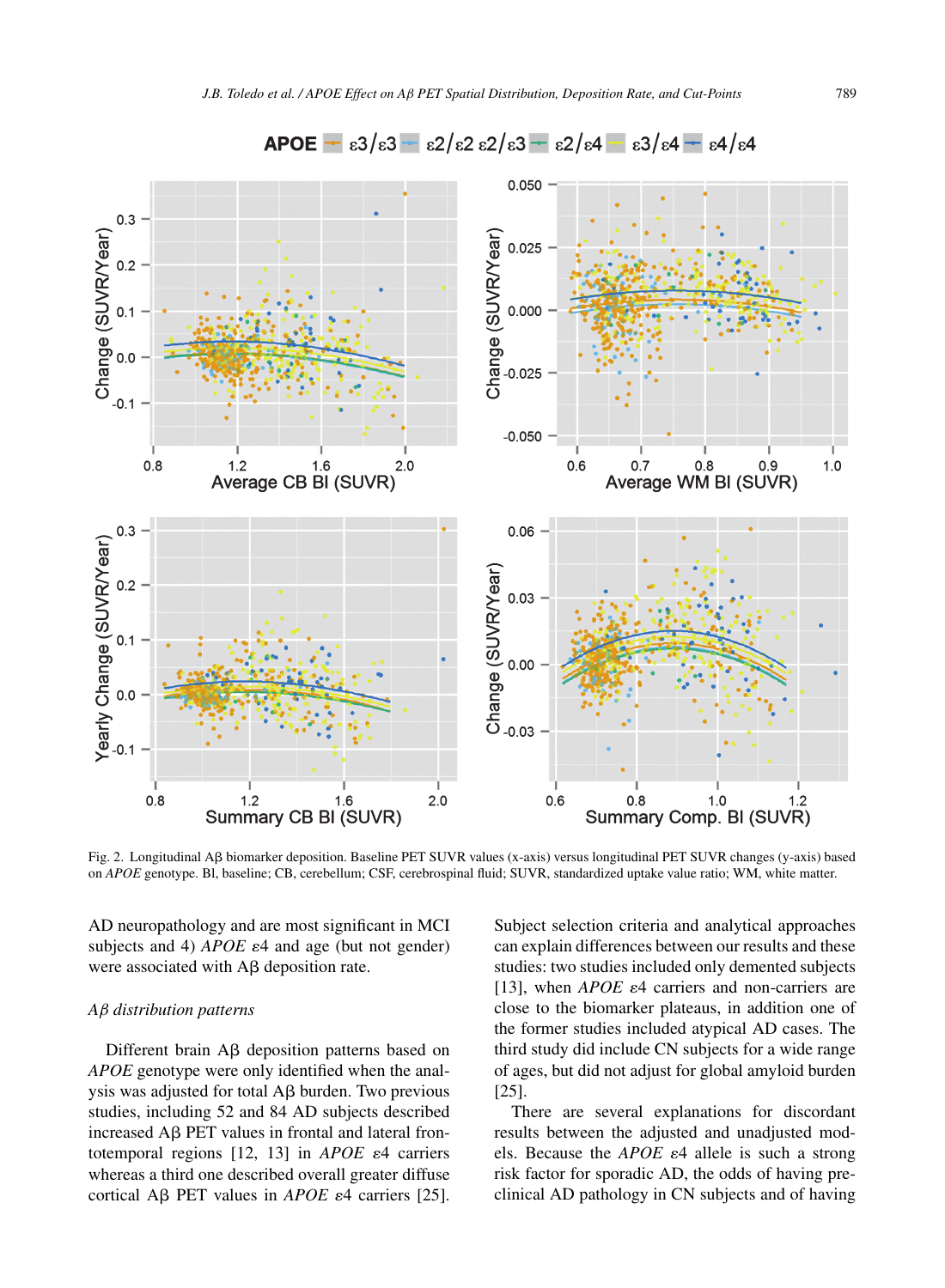underlying AD pathology in cognitively impaired subjects is increased and therefore PET SUVRs may be higher [2, 26, 27]. Previously, *APOE* genotype has been described to be associated with different patterns of cognitive impairment and brain atrophy [28] with varying frequencies in different neuropathologically defined AD subtypes [29]. Therefore, it is not surprising that *APOE* genotype is associated with differences in amyloid deposition. This might indicate that vulnerability varies based on the presence or absence of  $APOE$   $\varepsilon$ <sup>4</sup> and this can lead to differences in clinical expression. Nevertheless, the putative mechanisms suggested to lead to increased amyloid deposition in AD, such as decreased amyloid clearance [30], and the association of CSF ApoE levels with cognitive and MRI structural changes [31] do not explain why there is a preferential spatial vulnerability associated with *APOE* genotype.

# *Selections of A*β *biomarker cut-points based on APOE genotype*

The mixture modeling analysis that we applied is an unsupervised, unbiased statistical approach to study independently the effect of *APOE* genotype with each studied  $\text{A}\beta$  biomarkers cut-points, which has been successfully applied to estimate  $A\beta$ biomarker cut-points and has shown less than 1% difference with previous cut-points estimated based on neuropathological cases [6, 9, 19]. This approach has not been applied separately to *APOE*  $\varepsilon$ 4 carriers and non-carriers.

Only CB-referenced florbetapir PET values showed differences in the distribution of the cutpoints based on *APOE* genotype, which led to 2.5–5.6% of the participants being reclassified, whereas similar cut-points (<0.6% difference) were obtained for WM-referenced florbetapir PET and CSF  $\mathsf{A}\beta_{1-42}$  values in *APOE*  $\varepsilon$ 4 carriers and noncarriers.

A previous study analyzed the effect of *APOE* genotype on CSF and PET amyloid values [32] reporting no effects of *APOE* genotype using a different approach. This study was conditioned by the *a priori* choice of using CSF  $\mathbf{A}\beta_{1-42}$  cut-points to stratify PET  $\overrightarrow{AB}$  values, therefore conditioning the comparison of PET values based on *APOE* genotype and did not analyze each of these  $\text{A}\beta$  biomarkers independently. In addition, the previous study looked at differences based on *APOE* genotype and not at changes in cut-points values. Last, it might have been underpowered to detect differences as the population

with PET values included only 165 subjects and only one PET processing pipeline was evaluated.

There are several biological and technical factors such as acquisition, instrument, and image processing factors that can lead to differences between studies, which could explain why florbetapir PET cutpoints were only affected when CB was selected as a reference [33]. Recent studies involving the same study population have evaluated differences based on the selected reference region to calculate  $\text{A}\beta$  PET SUVRs [6, 34, 35]. Although there is a high correlation between cross-sectional amyloid measures using different pipelines on the same PET scans [6] and between scans of the same subjects obtained using different ligands [36], this is not the case for longitudinal changes [6, 34]. CB has been the most commonly used reference to calculate SUVRs, but it has several potential drawbacks [33, 35]: it is located close to the scanner's field of view limit (and therefore susceptible to truncation and scatter-related noise), has low signal level (cerebellar gray matter), and  $A\beta$ deposits in CB are present in the latest  $A\beta$  deposition stages, Thal phase 5 [37]. The latter would lead to lower SUVR values in the most advanced cases due to the presence of  $A\beta$  deposition in the CB.

Using WM as the reference region has been compared to CB showing that reference selection may be important to detect alterations that are more likely linked to AD pathobiology [34] and increase statistical power to detect longitudinal changes [35]. Our results regarding  $\mathsf{AB}$  PET cut-points add further evidence for the use of WM references when florbetapir scans are processed.

# *Cross-sectional associations with baseline biomarker values*

Associations with *APOE* genotype have been reported to vary depending on the clinical status of the studied subjects. Whereas CN and MCI *APOE*  $\varepsilon$ 4 carriers consistently show higher A $\beta$  PET SUVRs than  $APOE \varepsilon$ <sup>4</sup> non-carriers, studies that included AD participants have described higher Aß PET SUVRs in  $APOE$   $\varepsilon$ 4 carriers [10], higher A $\beta$  PET SUVRs in *APOE*  $\varepsilon$ 4 non-carriers [12], or a lack of differences [11].

Our results showed that in the different groups stratified by clinical diagnosis *APOE*  $\varepsilon$ 4 carriers had more pathological  $\mathsf{A}\beta$  biomarker values compared to  $APOE$   $\varepsilon$ 4 non-carriers with patterns that clearly showed bimodal distributions belonging to two different populations, one with normal and another with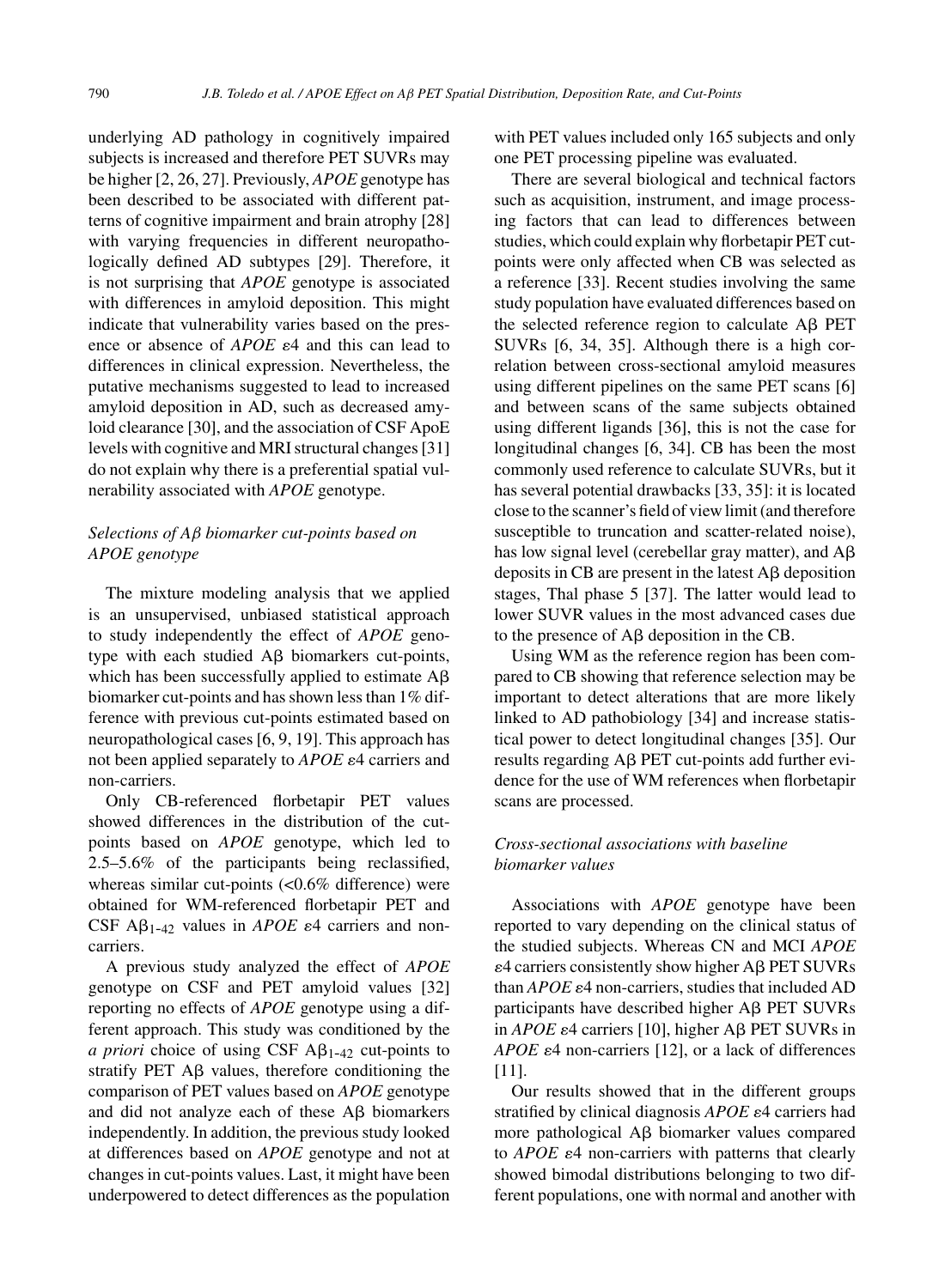pathological Aβ values. MCI and AD *APOE* ε4 noncarriers showed a large variance in  $\overrightarrow{AB}$  biomarker values with two distinct peaks (Fig. 1E-H), whereas only MCI  $APOE \varepsilon$ 4 carriers showed a low frequency for the peak in the normal range of values and no bimodal distribution was observed in AD *APOE*  $\varepsilon$ 4 carriers. Interestingly, the peaks in the pathological  $A\beta$  range had a similar mode in  $APOE$   $\varepsilon$ 4 carriers and non-carriers, indicating a similar distribution of the values in this population.

We infer that these observations are the consequence of  $\overrightarrow{AB}$  biomarker characteristics and/or clinical misdiagnosis. Based on the current AD biomarker model [26], it is expected that MCI and AD subjects with underlying AD pathology already have  $\text{A}\beta$  biomarker values in the pathological ranges, because AD pathology in described autopsy assessed subjects begins decades before the onset of cognitive decline. Therefore, those cognitively impaired individuals diagnosed with MCI and AD with values in the normal range would likely not have AD pathology. Clinical misdiagnosis has been observed in clinico-pathological studies of subjects with a clinical diagnosis of AD [38] and there are several pathologies that can lead to MCI. Factors described above and differences in selection criteria and analytical approaches can explain divergent results previously observed for  $AD$   $A\beta$  biomarker studies.

#### *Longitudinal A*β *deposition*

We found a faster amyloid deposition in *APOE* 4 carriers, in a model that accounted for baseline amyloid levels and non-linear trajectories. There have been conflicting results regarding the association between *APOE* genotype and longitudinal amyloid biomarker changes [15, 39–42] that can be attributed to analytical and statistical aspects. For example, CSF  $A\beta_{1-42}$  values reach a plateau earlier than PET amyloid values [6]. Therefore, it is not surprising that a high percentage of elderly AD and control *APOE*  $\varepsilon$ 4 carriers have reached this plateau and therefore do not show any further decrease in CSF  $\mathsf{A}\beta_{1-42}$  [41]. While PET SUVRs might reach a plateau at later stage, there is still a decreased amyloid deposition rate with increasing brain amyloid load [6, 15, 40]. Another important factor is the inclusion of baseline values when longitudinal changes are evaluated, because these lead to a large reduction in *APOE* genotype associated changes [40].

## *Conclusions*

Our results indicate that  $APOE \varepsilon 4$  carrier status is associated with a preferential distribution of amyloid in the frontal cortex and anterior cingulate and leads to increased rate of amyloid deposition, which agrees with cross-sectional findings of higher amyloid burden in  $\varepsilon$ 4 carriers, without affecting A $\beta$  biomarker cut-points when adequate PET references are used in the processing pipeline. The neuropathological heterogeneity underlying subjects classified based on a clinical diagnosis can explain conflicting findings regarding *APOE* associations found in different studies.

## **ACKNOWLEDGMENTS**

JBT is supported by P01 AG032953, P01 AG017586, P30 AG010124, and P50 NS053488. JQT is the William Maul Measey-Truman G. Schnabel, Jr., Professor of Geriatric Medicine and Gerontology. MB is supported by the Swedish Brain Foundation and the Sweden-America Foundation.

The ADNI is funded by the National Institute on Aging, the National Institute of Biomedical Imaging and Bioengineering, and through generous contributions from the following: Alzheimer's Association; Alzheimer's Drug Discovery Foundation; Araclon Biotech; BioClinica, Inc.; Biogen Idec Inc.; Bristol-Myers Squibb Company; Eisai Inc.; Elan Pharmaceuticals, Inc.; Eli Lilly and Company; EuroImmun; F. Hoffmann-La Roche Ltd and its affiliated company Genentech, Inc.; Fujirebio; GE Healthcare; IXICO Ltd.; Janssen Alzheimer Immunotherapy Research & Development, LLC.; Johnson & Johnson Pharmaceutical Research & Development LLC.; Medpace, Inc.; Merck & Co., Inc.; Meso Scale Diagnostics, LLC.; NeuroRx Research; Neurotrack Technologies; Novartis Pharmaceuticals Corporation; Pfizer Inc.; Piramal Imaging; Servier; Synarc Inc.; and Takeda Pharmaceutical Company. The Canadian Institutes Health Research is providing funds to support ADNI clinical sites in Canada. Private sector contributions are facilitated by the Foundation for the National Institutes of Health ([http://www.fnih.org\)](http://www.fnih.org). The grantee organization is the Northern California Institute for Research and Education, and the study is coordinated by the Alzheimer's Disease Cooperative Study at the University of California, San Diego. ADNI data are disseminated by the Laboratory for Neuro Imaging at the University of Southern California.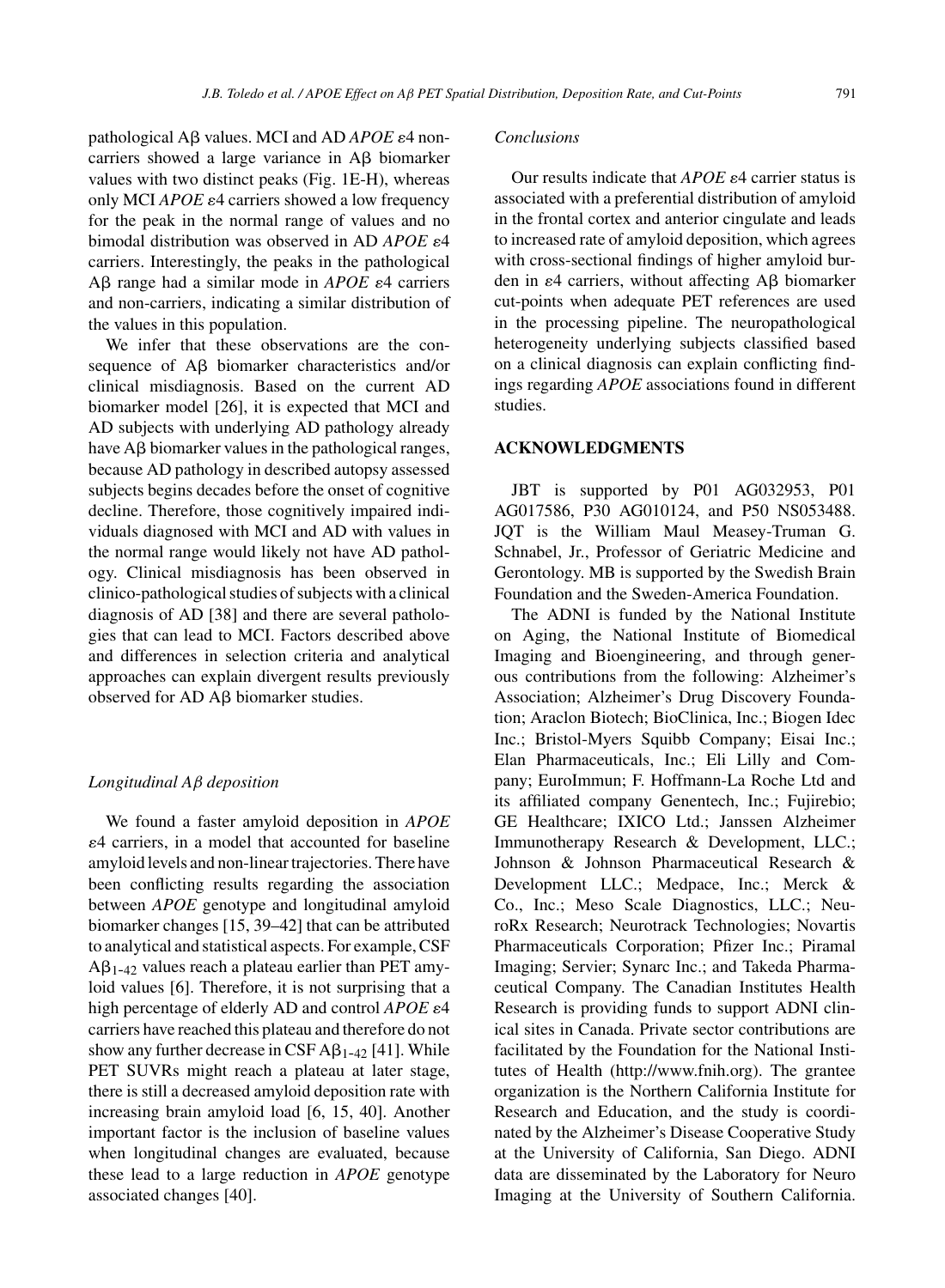MH was supported in part by "*Alfried Krupp von Bohlen und Halbach*" foundation and by The Allen H. and Selma W. Berkman Charitable Trust (Accelerating Research on Vascular Dementia) and NIH (grant no. 1RF1AG054409 and grant no. R01 HL127659- 04S1).

Authors' disclosures available online ([https://](https://www.j-alz.com/manuscript-disclosures/18-1282r1) www.j-alz.com/manuscript-disclosures/18-1282r1).

## **SUPPLEMENTARY MATERIAL**

The supplementary material is available in the electronic version of this article: [http://dx.doi.org/](http://dx.doi.org/10.3233/JAD-181282) 10.3233/JAD-181282.

#### **REFERENCES**

- [1] Toledo JB, Zetterberg H, van Harten AC, Glodzik L, Martinez-Lage P, Bocchio-Chiavetto L, Rami L, Hansson O, Sperling R, Engelborghs S, Osorio RS, Vanderstichele H, Vandijck M, Hampel H, Teipl S, Moghekar A, Albert M, Hu WT, Monge Argiles JA, Gorostidi A, Teunissen CE, De Deyn PP, Hyman BT, Molinuevo JL, Frisoni GB, Linazasoro G, de Leon MJ, van der Flier WM, Scheltens P, Blennow K, Shaw LM, Trojanowski JQ (2015) Alzheimer's disease cerebrospinal fluid biomarker in cognitively normal subjects. *Brain* **138**, 2701-2715.
- [2] Jack CR Jr, Wiste HJ, Weigand SD, Rocca WA, Knopman DS, Mielke MM, Lowe VJ, Senjem ML, Gunter JL, Preboske GM, Pankratz VS, Vemuri P, Petersen RC (2014) Age-specific population frequencies of cerebral betaamyloidosis and neurodegeneration among people with normal cognitive function aged 50-89 years: A crosssectional study. *Lancet Neurol* **13**, 997-1005.
- [3] Habes M, Toledo JB, Resnick SM, Doshi J, Van der Auwera S, Erus G, Janowitz D, Hegenscheid K, Homuth G, Volzke H, Hoffmann W, Grabe HJ, Davatzikos C (2016) Relationship between APOE genotype and structural MRI measures throughout adulthood in the Study of Health in Pomerania population-based cohort. *AJNR Am J Neuroradiol* **37**, 1636-1642.
- [4] Sutphen CL, Jasielec MS, Shah AR, Macy EM, Xiong C, Vlassenko AG, Benzinger TL, Stoops EE, Vanderstichele HM, Brix B, Darby HD, Vandijck ML, Ladenson JH, Morris JC, Holtzman DM, Fagan AM (2015) Longitudinal cerebrospinal fluid biomarker changes in preclinical Alzheimer disease during middle age. *JAMA Neurol* **72**, 1029-1042.
- [5] Landau SM, Lu M, Joshi AD, Pontecorvo M, Mintun MA, Trojanowski JQ, Shaw LM, Jagust WJ (2013) Comparing positron emission tomography imaging and cerebrospinal fluid measurements of beta-amyloid. *Ann Neurol* **74**, 826-836.
- [6] Toledo JB, Bjerke M, Da X, Landau SM, Foster NL, Jagust W, Jack C, Jr., Weiner M, Davatzikos C, Shaw LM, Trojanowski JQ (2015) Nonlinear association between cerebrospinal fluid and florbetapir F-18 beta-amyloid measures across the spectrum of Alzheimer disease. *JAMA Neurol* **72**, 571-581.
- [7] Weigand SD, Vemuri P, Wiste HJ, Senjem ML, Pankratz VS, Aisen PS, Weiner MW, Petersen RC, Shaw LM,

Trojanowski JQ, Knopman DS, Jack CR Jr (2011) Transforming cerebrospinal fluid Abeta42 measures into calculated Pittsburgh Compound B units of brain Abeta amyloid. *Alzheimers Dement* **7**, 133-141.

- [8] Tapiola T, Alafuzoff I, Herukka SK, Parkkinen L, Hartikainen P, Soininen H, Pirttila T (2009) Cerebrospinal fluid beta-amyloid 42 and tau proteins as biomarkers of Alzheimer-type pathologic changes in the brain. *Arch Neurol* **66**, 382-389.
- [9] Clark CM, Schneider JA, Bedell BJ, Beach TG, Bilker WB, Mintun MA, Pontecorvo MJ, Hefti F, Carpenter AP, Flitter ML, Krautkramer MJ, Kung HF, Coleman RE, Doraiswamy PM, Fleisher AS, Sabbagh MN, Sadowsky CH, Reiman EP, Zehntner SP, Skovronsky DM (2011) Use of florbetapir-PET for imaging beta-amyloid pathology. *JAMA* **305**, 275-283.
- [10] Drzezga A, Grimmer T, Henriksen G, Muhlau M, Perneczky R, Miederer I, Praus C, Sorg C, Wohlschlager A, Riemenschneider M, Wester HJ, Foerstl H, Schwaiger M, Kurz A (2009) Effect of APOE genotype on amyloid plaque load and gray matter volume in Alzheimer disease. *Neurology* **72**, 1487-1494.
- [11] Rowe CC, Ellis KA, Rimajova M, Bourgeat P, Pike KE, Jones G, Fripp J, Tochon-Danguy H, Morandeau L, O'Keefe G, Price R, Raniga P, Robins P, Acosta O, Lenzo N, Szoeke C, Salvado O, Head R, Martins R, Masters CL, Ames D, Villemagne VL (2010) Amyloid imaging results from the Australian Imaging, Biomarkers and Lifestyle (AIBL) study of aging. *Neurobiol Aging* **31**, 1275-1283.
- [12] Ossenkoppele R, van der Flier WM, Zwan MD, Adriaanse SF, Boellaard R, Windhorst AD, Barkhof F, Lammertsma AA, Scheltens P, van Berckel BN (2013) Differential effect of APOE genotype on amyloid load and glucose metabolism in AD dementia. *Neurology* **80**, 359-365.
- [13] Lehmann M, Ghosh PM, Madison C, Karydas A, Coppola G, O'Neil JP, Huang Y, Miller BL, Jagust WJ, Rabinovici GD (2014) Greater medial temporal hypometabolism and lower cortical amyloid burden in ApoE4-positive AD patients. *J Neurol Neurosurg Psychiatry* **85**, 266-273.
- [14] Grimmer T, Tholen S, Yousefi BH, Alexopoulos P, Forschler A, Forstl H, Henriksen G, Klunk WE, Mathis CA, Perneczky R, Sorg C, Kurz A, Drzezga A (2010) Progression of cerebral amyloid load is associated with the apolipoprotein E epsilon4 genotype in Alzheimer's disease. *Biol Psychiatry* **68**, 879-884.
- [15] Villemagne VL, Pike KE, Chetelat G, Ellis KA, Mulligan RS, Bourgeat P, Ackermann U, Jones G, Szoeke C, Salvado O, Martins R, O'Keefe G, Mathis CA, Klunk WE, Ames D, Masters CL, Rowe CC (2011) Longitudinal assessment of Abeta and cognition in aging and Alzheimer disease. *Ann Neurol* **69**, 181-192.
- [16] Resnick SM, Bilgel M, Moghekar A, An Y, Cai Q, Wang MC, Thambisetty M, Prince JL, Zhou Y, Soldan A, Wong DF, O'Brien RJ, Ferrucci L, Albert MS (2015) Changes in Abeta biomarkers and associations with APOE genotype in 2 longitudinal cohorts. *Neurobiol Aging* **36**, 2333-2339.
- [17] Petersen RC, Aisen PS, Beckett LA, Donohue MC, Gamst AC, Harvey DJ, Jack CR Jr, Jagust WJ, Shaw LM, Toga AW, Trojanowski JQ, Weiner MW (2010) Alzheimer's Disease Neuroimaging Initiative (ADNI): Clinical characterization. *Neurology* **74**, 201-209.
- [18] Weiner MW, Veitch DP, Aisen PS, Beckett LA, Cairns NJ, Green RC, Harvey D, Jack CR, Jagust W, Liu E, Morris JC, Petersen RC, Saykin AJ, Schmidt ME, Shaw L, Shen L, Siuciak JA, Soares H, Toga AW, Trojanowski JQ (2013) The Alzheimer's Disease Neuroimaging Initiative: A review of